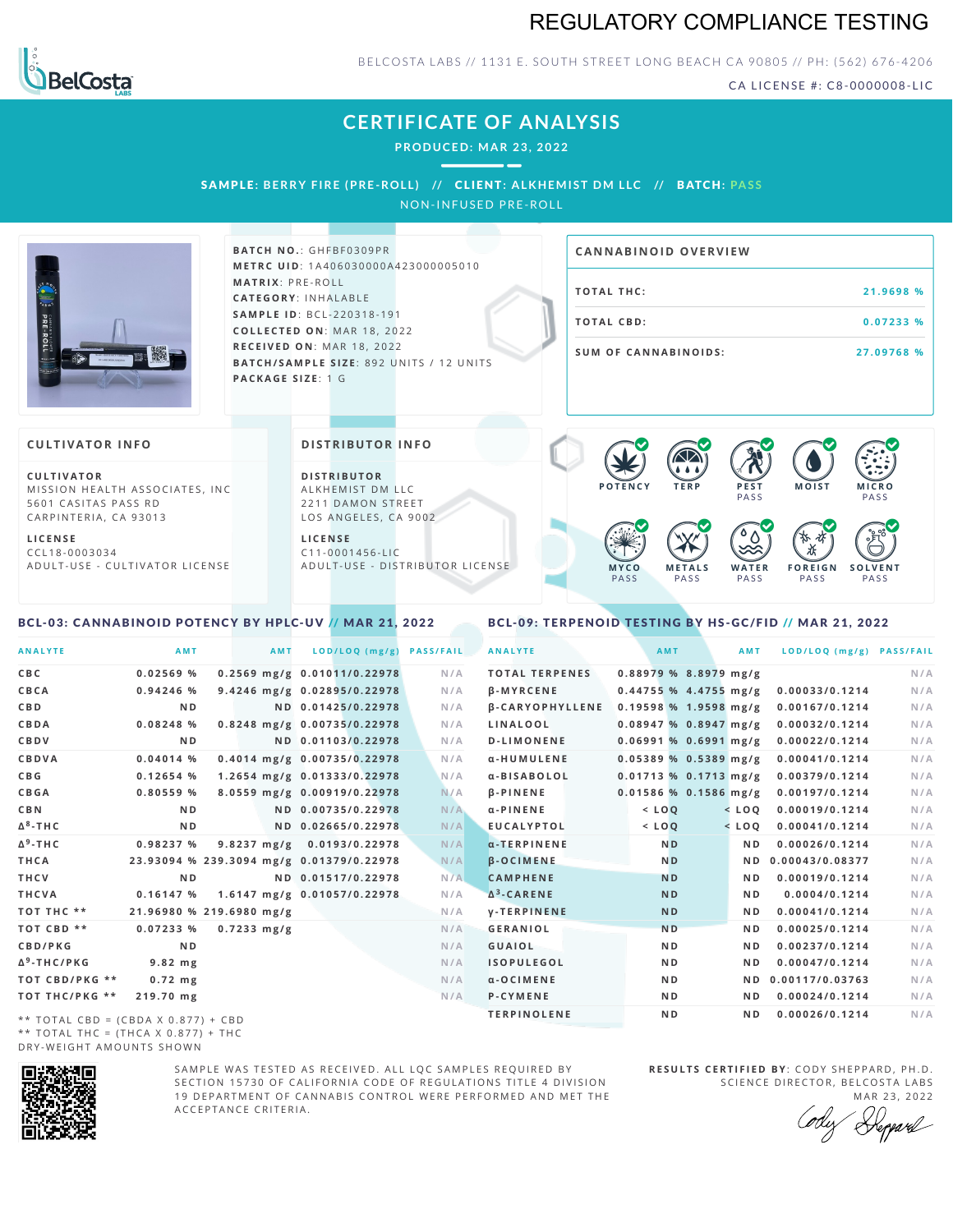# REGULATORY COMPLIANCE TESTING

#### <span id="page-1-0"></span>BCL-13: PESTICIDE TESTING BY GC/MS // MAR 22, 2022

| <b>ANALYTE</b>         | LIMIT         | $AMT(\mu g/g)$ | LOD/LOQ (µg/g)  | <b>PASS/FAIL</b> |
|------------------------|---------------|----------------|-----------------|------------------|
| <b>CAPTAN</b>          | $0.7 \mu g/g$ | ND.            | 0.03098/0.09383 | <b>PASS</b>      |
| <b>CHLORDANE</b>       | Any amt       | N <sub>D</sub> |                 | <b>PASS</b>      |
| <b>CHLORDANE CIS</b>   |               | N D            | 0.01096/0.03322 | N/A              |
| <b>CHLORDANE TRANS</b> |               | N <sub>D</sub> | 0.01048/0.03169 | N/A              |
| <b>CHLORFENAPYR</b>    | Any amt       | N <sub>D</sub> | 0.02362/0.07151 | <b>PASS</b>      |

| <b>ANALYTE</b>                      | LIMIT         | AMT (µg/g) | $LOD/LOQ$ ( $\mu g/g$ ) | <b>PASS/FAIL</b> |
|-------------------------------------|---------------|------------|-------------------------|------------------|
| <b>CHLORPYRIFOS</b>                 | Any amt       | N D        | 0.01102/0.03346         | <b>PASS</b>      |
| <b>DICHLORVOS</b>                   | Any amt       | ND.        | 0.0116/0.03517          | <b>PASS</b>      |
| <b>METHYL PARATHION</b>             | Any amt       | ND.        | 0.01331/0.04035         | <b>PASS</b>      |
| PENTACHLORONI-<br><b>TROBENZENE</b> | $0.1 \mu g/g$ | ND.        | 0.01384/0.042           | <b>PASS</b>      |
|                                     |               |            |                         |                  |

### BCL-05: RESIDUAL PESTICIDE ANALYSIS BY LC-MS/MS ESI // MAR 22, 2022

| <b>ANALYTE</b>             |               | LIMIT $AMT (\mu g/g)$ | LOD/LOQ (µg/g) | <b>PASS/FAIL</b> | <b>ANALYTE</b>                | LIMIT AMT (µg/g) |                | LOD/LOQ (µg/g) PASS/FAIL |             |
|----------------------------|---------------|-----------------------|----------------|------------------|-------------------------------|------------------|----------------|--------------------------|-------------|
| <b>ABAMECTIN</b>           | $0.1 \mu g/g$ | N D                   | 0.01153/0.04   | <b>PASS</b>      | <b>METALAXYL</b>              | $2 \mu g/g$      | N D            | 0.00503/0.02             | PASS        |
| <b>ACEPHATE</b>            | $0.1 \mu g/g$ | N D                   | 0.00368/0.02   | <b>PASS</b>      | <b>METHIOCARB</b>             | Any amt          | N D            | 0.00503/0.02             | PASS        |
| ACEQUINOCYL                | $0.1 \mu g/g$ | ND                    | 0.00417/0.02   | <b>PASS</b>      | METHOMYL                      | $1 \mu g/g$      | N D            | 0.00494/0.02             | PASS        |
| <b>ACETAMIPRID</b>         | $0.1 \mu g/g$ | N D                   | 0.00464/0.02   | <b>PASS</b>      | <b>MEVINPHOS</b>              | Any amt          | N D            |                          | PASS        |
| <b>ALDICARB</b>            | Any amt       | N D                   | 0.01109/0.04   | PASS             | <b>MEVINPHOSI</b>             |                  | N D            | 0.00163/0.0084           | N/A         |
| <b>AZOXYSTROBIN</b>        | $0.1 \mu g/g$ | N D                   | 0.00639/0.02   | <b>PASS</b>      | <b>MEVINPHOS II</b>           |                  | N D            | 0.00542/0.0316           | N/A         |
| <b>BIFENAZATE</b>          | $0.1 \mu g/g$ | N D                   | 0.00355/0.02   | <b>PASS</b>      | MYCLOBUTANIL                  | $0.1 \mu g/g$    | N D            | 0.00867/0.04             | PASS        |
| <b>BIFENTHRIN</b>          | $3 \mu g/g$   | N D                   | 0.00473/0.04   | <b>PASS</b>      | <b>NALED</b>                  | $0.1 \mu g/g$    | N D            | 0.00328/0.02             | PASS        |
| <b>BOSCALID</b>            | $0.1 \mu g/g$ | N D                   | 0.00494/0.02   | PASS             | OXAMYL                        | $0.5 \mu g/g$    | N D            | 0.00455/0.02             | PASS        |
| CARBARYL                   | $0.5 \mu g/g$ | N D                   | 0.00295/0.02   | PASS             | PACLOBUTRAZOL                 | Any amt          | N D            | 0.00714/0.04             | PASS        |
| <b>CARBOFURAN</b>          | Any amt       | N D                   | 0.00613/0.02   | <b>PASS</b>      | <b>PERMETHRIN</b>             | $0.5 \mu g/g$    | N D            |                          | <b>PASS</b> |
| CHLORANTRANIL-             | 10 $\mu$ g/g  | N D                   | 0.00697/0.04   | PASS             | PERMETHRIN CIS                |                  | N D            | 0.00237/0.0082           | N/A         |
| <b>IPROLE</b>              |               |                       |                |                  | PERMETHRIN TRANS              |                  |                | ND 0.00245/0.0118        | N/A         |
| <b>CLOFENTEZINE</b>        | $0.1 \mu g/g$ | N D                   | 0.0054/0.02    | <b>PASS</b>      | <b>PHOSMET</b>                | $0.1 \mu g/g$    | N D            | 0.0043/0.02              | PASS        |
| COUMAPHOS                  | Any amt       | N D                   | 0.00215/0.02   | <b>PASS</b>      | PIPERONYLBUTO-                | $3 \mu g/g$      | N D            | 0.00247/0.02             | PASS        |
| <b>CYFLUTHRIN</b>          | $2 \mu g/g$   | N D                   | 0.05508/0.2    | <b>PASS</b>      | XIDE                          |                  |                |                          |             |
| <b>CYPERMETHRIN</b>        | 1 $\mu$ g/g   | N D                   | 0.00556/0.04   | <b>PASS</b>      | <b>PRALLETHRIN</b>            | $0.1 \mu g/g$    | N D            | 0.00392/0.02             | PASS        |
| <b>DAMINOZIDE</b>          | Any amt       | N D                   | 0.00227/0.04   | <b>PASS</b>      | PROPICONAZOLE                 | $0.1 \mu g/g$    | N D            | 0.0024/0.02              | PASS        |
| <b>DIAZINON</b>            | $0.1 \mu g/g$ | N D                   | 0.00487/0.02   | PASS             | <b>PROPOXUR</b>               | Any amt          | N D            | 0.00374/0.02             | <b>PASS</b> |
| <b>DIMETHOATE</b>          | Any amt       | N D                   | 0.00354/0.02   | <b>PASS</b>      | <b>PYRETHRINS</b>             | $0.5 \mu g/g$    | N D            |                          | PASS        |
| <b>DIMETHOMORPH</b>        | $2 \mu g/g$   | ND                    |                | <b>PASS</b>      | <b>PYRETHRINS PYRETHRIN I</b> |                  | ND             | 0.00726/0.04             | N/A         |
| <b>DIMETHOMORPH I</b>      |               | N D                   | 0.00109/0.0078 | N/A              | PYRETHRINS PYRETHRIN II       |                  |                | ND 0.00754/0.02284       | N/A         |
| <b>DIMETHOMORPH II</b>     |               | ND                    | 0.0015/0.0122  | N/A              | PYRIDABEN                     | $0.1 \mu g/g$    | N D            | 0.0034/0.02              | PASS        |
| <b>ETHOPROPHOS</b>         | Any amt       | N D                   | 0.0041/0.02    | <b>PASS</b>      | <b>SPINETORAM</b>             | $0.1 \mu g/g$    | N D            |                          | PASS        |
| <b>ETOFENPROX</b>          | Any amt       | N D                   | 0.00274/0.02   | <b>PASS</b>      | <b>SPINETORAM J</b>           |                  | N D            | 0.00329/0.016            | N/A         |
| <b>ETOXAZOLE</b>           | $0.1 \mu g/g$ | N D                   | 0.00385/0.02   | <b>PASS</b>      | <b>SPINETORAM L</b>           |                  | N <sub>D</sub> | 0.00157/0.016            | N/A         |
| <b>FENHEXAMID</b>          | $0.1 \mu g/g$ | N D                   | 0.01055/0.02   | <b>PASS</b>      | <b>SPINOSAD</b>               | $0.1 \mu g/g$    | ND             |                          | PASS        |
| <b>FENOXYCARB</b>          | Any amt       | N D                   | 0.00175/0.02   | <b>PASS</b>      | SPINOSAD A                    |                  |                | ND 0.00205/0.01438       | N/A         |
| <b>FENPYROXIMATE</b>       | $0.1 \mu g/g$ | N D                   | 0.00481/0.02   | <b>PASS</b>      | SPINOSAD D                    |                  |                | ND 0.00104/0.00498       | N/A         |
| <b>FIPRONIL</b>            | Any amt       | N D                   | 0.00478/0.02   | PASS             | <b>SPIROMESIFEN</b>           | $0.1 \mu g/g$    | N D            | 0.00944/0.04             | PASS        |
| <b>FLONICAMID</b>          | $0.1 \mu g/g$ | N D                   | 0.00398/0.02   | PASS             | <b>SPIROTETRAMAT</b>          | $0.1 \mu g/g$    | N D            | 0.00208/0.02             | PASS        |
| FLUDIOXONIL                | $0.1 \mu g/g$ | N D                   | 0.01369/0.04   | PASS             | SPIROXAMINE                   | Any amt          | N D            | 0.00344/0.02             | PASS        |
| HEXYTHIAZOX                | $0.1 \mu g/g$ | N D                   | 0.00297/0.02   | PASS             | <b>TEBUCONAZOLE</b>           | $0.1 \mu g/g$    | N D            | 0.00816/0.04             | PASS        |
| IMAZALIL                   | Any amt       | N D                   | 0.0056/0.02    | PASS             | <b>THIACLOPRID</b>            | Any amt          | N D            | 0.0039/0.02              | PASS        |
| <b>IMIDACLOPRID</b>        | $5 \mu g/g$   | N D                   | 0.00645/0.02   | PASS             | <b>THIAMETHOXAM</b>           | $5 \mu g/g$      | N D            | 0.00358/0.02             | PASS        |
| <b>KRESOXIM-</b><br>METHYL | $0.1 \mu g/g$ | N D                   | 0.00339/0.02   | PASS             | TRIFLOXYSTROB-<br>ΙN          | $0.1 \mu g/g$    | N D            | 0.00421/0.02             | PASS        |